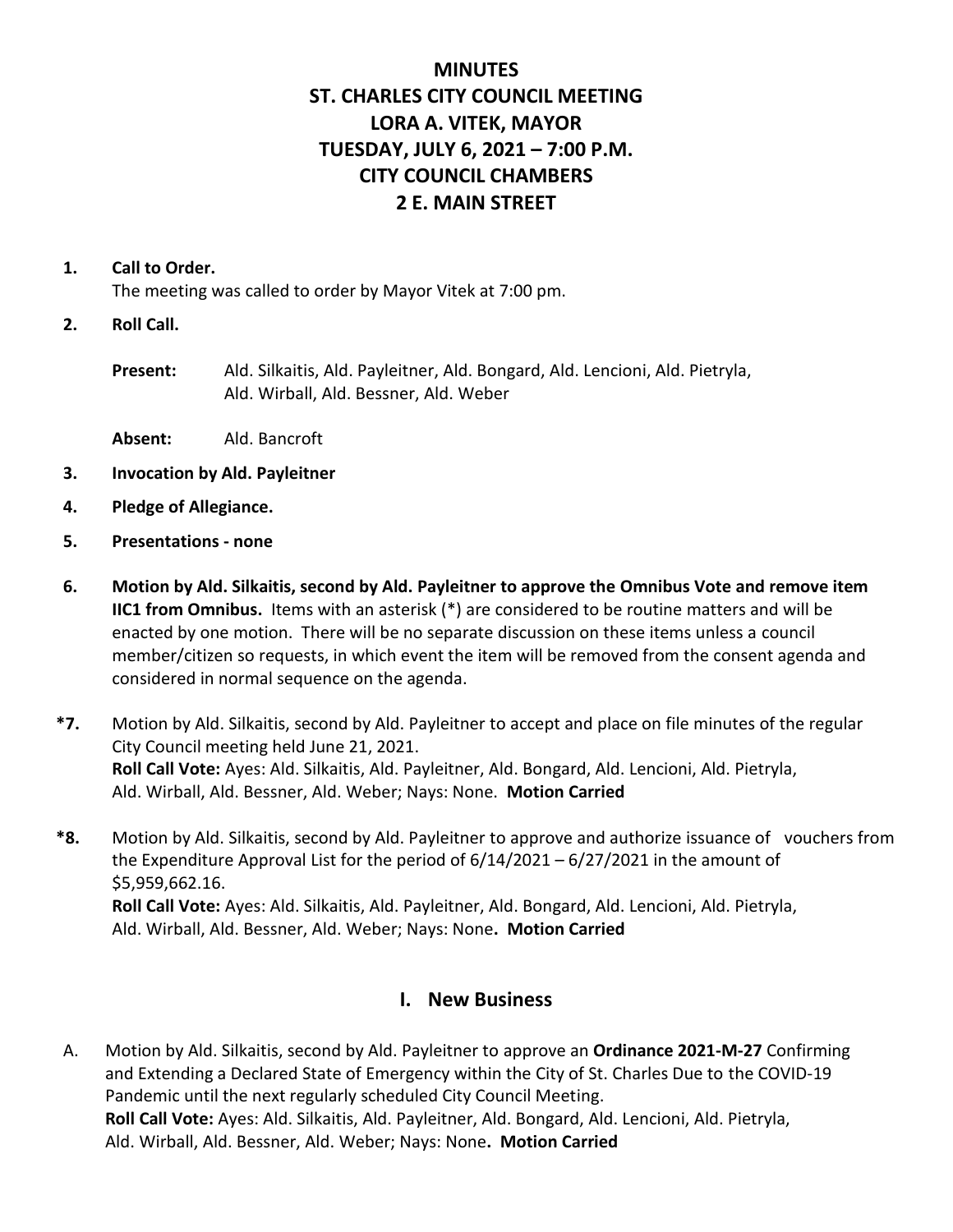July 6, 2021 City Council Meeting Page 2

- B. Motion by Ald. Pietryla, second by Ald. Lencioni to approve the Recommendation from Mayor Lora Vitek to appoint Todd Bancroft to the Liquor Control Commission. **Roll Call Vote:** Ayes: Ald. Silkaitis, Ald. Payleitner, Ald. Bongard, Ald. Lencioni, Ald. Pietryla, Ald. Wirball, Ald. Bessner, Ald. Weber; Nays: None**. Motion Carried**
- C. Motion by Ald. Pietryla, second by Ald. Bessner to approve the Recommendation from Mayor Lora Vitek to appoint Paul Lencioni as the Vice Chair of the Planning & Development Committee. **Roll Call Vote:** Ayes: Ald. Silkaitis, Ald. Payleitner, Ald. Bongard, Ald. Lencioni, Ald. Pietryla, Ald. Wirball, Ald. Bessner, Ald. Weber; Nays: None**. Motion Carried**

# **II. Committee Reports**

### **A. Government Operations**

- \*1. Motion by Ald. Silkaitis, second by Ald. Payleitner to approve the purchase of Xerox multi-function devices at a cost of \$102,780 and enter into a five-year agreement with ProvenIT. **Roll Call Vote:** Ayes: Ald. Silkaitis, Ald. Payleitner, Ald. Bongard, Ald. Lencioni, Ald. Pietryla, Ald. Wirball, Ald. Bessner, Ald. Weber; Nays: None**. Motion Carried**
- \*2. Motion by Ald. Silkaitis, second by Ald. Payleitner to Approve a New Massage License Application for Growing Wellness located at 404 S. 2nd Street, St. Charles. **Roll Call Vote:** Ayes: Ald. Silkaitis, Ald. Payleitner, Ald. Bongard, Ald. Lencioni, Ald. Pietryla, Ald. Wirball, Ald. Bessner, Ald. Weber; Nays: None**. Motion Carried**
- 3. Motion by Ald. Silkaitis, second by Ald. Payleitner to Approve a New Class F1 Liquor License Application for Magnolia Soap and Bath Co., located at 1 Illinois Street, Suite 110, St. Charles. **Roll Call Vote:** Ayes: Ald. Silkaitis, Ald. Payleitner, Ald. Bongard, Ald. Pietryla, Ald. Wirball, Ald. Bessner, Ald. Weber; Recused: Ald. Lencioni; Nays: None**. Motion Carried**
- 4. Motion by Ald. Silkaitis, second by Ald. Payleitner to Approve a Proposal for a New Class E-1 Temporary Liquor License for the "Hops for Hope 5K" to be held at Mt. Saint Mary's Park on October 2, 2021. **Roll Call Vote:** Ayes: Ald. Silkaitis, Ald. Payleitner, Ald. Bongard, Ald. Pietryla, Ald. Wirball, Ald. Bessner, Ald. Weber; Recused: Ald. Lencioni; Nays: None**. Motion Carried**
- \*5. Motion by Ald. Silkaitis, second by Ald. Payleitner to Approve the Issuance of a \$20 Utility Rebate to Dwellings and Buildings Receiving City Utility Services. **Roll Call Vote:** Ayes: Ald. Silkaitis, Ald. Payleitner, Ald. Bongard, Ald. Lencioni, Ald. Pietryla, Ald. Wirball, Ald. Bessner, Ald. Weber; Nays: None**. Motion Carried**
- \*6. Motion by Ald. Silkaitis, second by Ald. Payleitner to Approve Funds **Transfer Resolution 2021-T-2** Authorizing Budgeted Transfers in the Aggregate Amount of \$3,934,373.84 for Miscellaneous Transfers. **Roll Call Vote:** Ayes: Ald. Silkaitis, Ald. Payleitner, Ald. Bongard, Ald. Lencioni, Ald. Pietryla, Ald. Wirball, Ald. Bessner, Ald. Weber; Nays: None**. Motion Carried**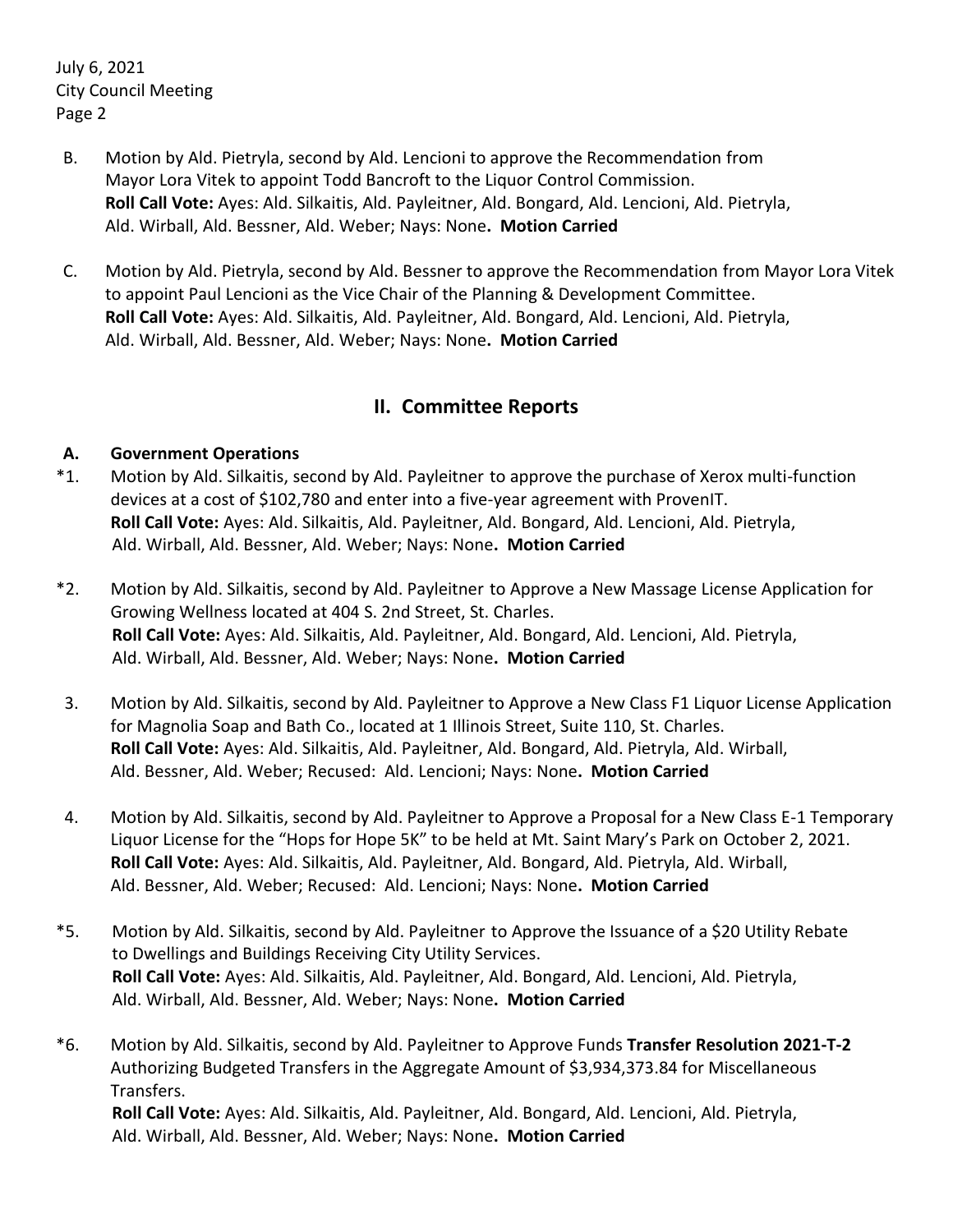July 6, 2021 City Council Meeting Page 3

- 7. Motion by Ald. Silkaitis, second by Ald. Payleitner to Approve the Visitors Cultural Commission Funding Allocations Schedule FY21-22 and the Related Funding Agreements. **Roll Call Vote:** Ayes: Ald. Silkaitis, Ald. Payleitner, Ald. Bongard, Ald. Lencioni, Ald. Pietryla, Ald. Wirball, Ald. Bessner, Ald. Weber; Nays: None**. Motion Carried**
- \*8. Motion by Ald. Silkaitis, second by Ald. Payleitner to Approve the Funding Allocation Requests of the St Charles 708 Mental Health Board for FY 2021-2022. **Roll Call Vote:** Ayes: Ald. Silkaitis, Ald. Payleitner, Ald. Bongard, Ald. Lencioni, Ald. Pietryla, Ald. Wirball, Ald. Bessner, Ald. Weber; Nays: None**. Motion Carried**

#### **B. Government Services**

- \*1. Motion by Ald. Silkaitis, second by Ald. Payleitner to approve and place on file the minutes of the June 28, 2021 Government Services Committee meeting. **Roll Call Vote:** Ayes: Ald. Silkaitis, Ald. Payleitner, Ald. Bongard, Ald. Lencioni, Ald. Pietryla, Ald. Wirball, Ald. Bessner, Ald. Weber; Nays: None**. Motion Carried**
- \*2. Motion by Ald. Silkaitis, second by Ald. Payleitner to approve Parking Lot Closure for the TriCity Health Partnership 20th Anniversary Celebration. **Roll Call Vote:** Ayes: Ald. Silkaitis, Ald. Payleitner, Ald. Bongard, Ald. Lencioni, Ald. Pietryla, Ald. Wirball, Ald. Bessner, Ald. Weber; Nays: None**. Motion Carried**
- \*3. Motion by Ald. Silkaitis, second by Ald. Payleitner to approve Street and Parking Lot Closures for the 2021 Sly Fox Half Marathon. **Roll Call Vote:** Ayes: Ald. Silkaitis, Ald. Payleitner, Ald. Bongard, Ald. Lencioni, Ald. Pietryla, Ald. Wirball, Ald. Bessner, Ald. Weber; Nays: None**. Motion Carried**
- 4. Motion by Ald. Bessner, Second by Ald. Wirball to approve Street and Parking Lot Closures and Use of Amplification Equipment for the 2021 Fox Valley Marathon. **Roll Call Vote:** Ayes: Ald. Silkaitis, Ald. Payleitner, Ald. Bongard, Ald. Pietryla, Ald. Wirball, Ald. Bessner, Ald. Weber; Recused: Ald. Lencioni; Nays: None**. Motion Carried**
- \*5. Motion by Ald. Silkaitis, second by Ald. Payleitner to approve a **Resolution 2021-84** Authorizing the Disposal of Surplus Furniture Owned by the City of St. Charles. **Roll Call Vote:** Ayes: Ald. Silkaitis, Ald. Payleitner, Ald. Bongard, Ald. Lencioni, Ald. Pietryla, Ald. Wirball, Ald. Bessner, Ald. Weber; Nays: None**. Motion Carried**
- \*6. Motion by Ald. Silkaitis, second by Ald. Payleitner to approve a **Resolution 2021-85** Authorizing the Mayor and City Clerk of the City of St. Charles to approve a Construction Contract with Northern Contracting, Inc. for the Prairie and Riverside Guardrail Replacements. **Roll Call Vote:** Ayes: Ald. Silkaitis, Ald. Payleitner, Ald. Bongard, Ald. Lencioni, Ald. Pietryla, Ald. Wirball, Ald. Bessner, Ald. Weber; Nays: None**. Motion Carried**
- \*7. Motion by Ald. Silkaitis, second by Ald. Payleitner to approve a **Resolution 2021-86** Authorizing the Mayor and City Clerk of the City of St. Charles to approve the Sale of Surplus 2001 Seagrave Fire Engine (unit number 1962) to the open market.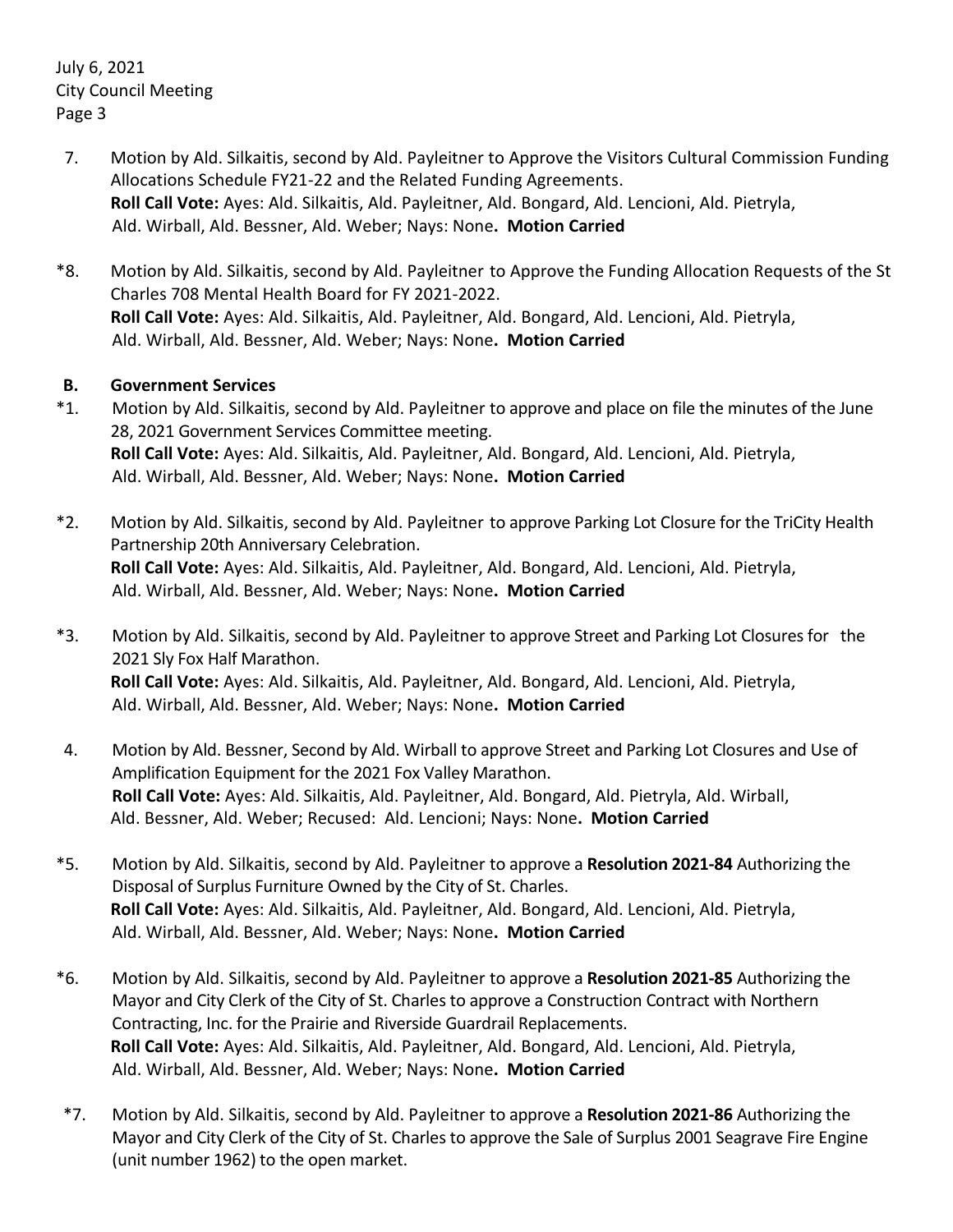July 6, 2021 City Council Meeting Page 4

> **Roll Call Vote:** Ayes: Ald. Silkaitis, Ald. Payleitner, Ald. Bongard, Ald. Lencioni, Ald. Pietryla, Ald. Wirball, Ald. Bessner, Ald. Weber; Nays: None**. Motion Carried**

\*8. Motion by Ald. Silkaitis, second by Ald. Payleitner to approve an **Ordinance 2021-M-28** Authorizing the Disposal of Computer and other Electronic Equipment - Fiscal Year 2022. **Roll Call Vote:** Ayes: Ald. Silkaitis, Ald. Payleitner, Ald. Bongard, Ald. Lencioni, Ald. Pietryla, Ald. Wirball, Ald. Bessner, Ald. Weber; Nays: None**. Motion Carried**

#### **C. Planning and Development**

 1. Motion Ald. Weber, second by Ald. Pietryla to accept and place on file minutes of the June 14, 2021 Planning & Development Committee meeting as amended.

Ald. Wirball asked that the minutes be amended to change one of his statements to "I'm fine with the use but agree with Ald. Bongard's concerns on the footprint, and I would prefer to take a look at one of their locations." In addition, four lines after that statement, where it says Ald. Wirball, and Ald. Payleitner, Ald. Bongard's name should replace Ald. Wirball.

**Roll Call Vote:** Ayes: Ald. Silkaitis, Ald. Payleitner, Ald. Bongard, Ald. Lencioni, Ald. Pietryla, Ald. Wirball, Ald. Bessner, Ald. Weber; Nays: None**. Motion Carried**

### **9. Additional Items from Mayor, Council, Staff, or Citizens**

Mayor Vitek thanked the Police Department for their diligent work on the incident that took place at Trilogy.

Mayor Vitek read the following email message into the record. No action was taken during the meeting. The message was passed to staff for discussion.

*From: Samuel Parker To: Conti, Tracey Subject: Please forward to city council meeting. Date: Tuesday, July 6, 2021 12:25:26 PM*

*To Whom it May Concern.*

*I am writing today to ask the members of our city council to consider addressing the safety of our pedestrians and bicyclists and they interact with vehicle traffic. I live with a visual disability. I am experiencing more and more difficulty safely and comfortably maneuvering around town. My specific issues are:*

- *1. Main Street sidewalks being used by bicyclist due to a lack of bike lanes.*
- *2. Intersections at Tyler, Kirk and Randall, intercepting with Rt 64 not having audible crossing signals.*
- *3. The lack of crosswalk signaling on Dean street between Leroy Oaks and the great western trail.*
- *4. The lack of pedestrian and bicycle access along Dean street west of Randall Road.*
- *5. The lack of clearly marked pedestrian paths when sidewalks are compromised by construction.*